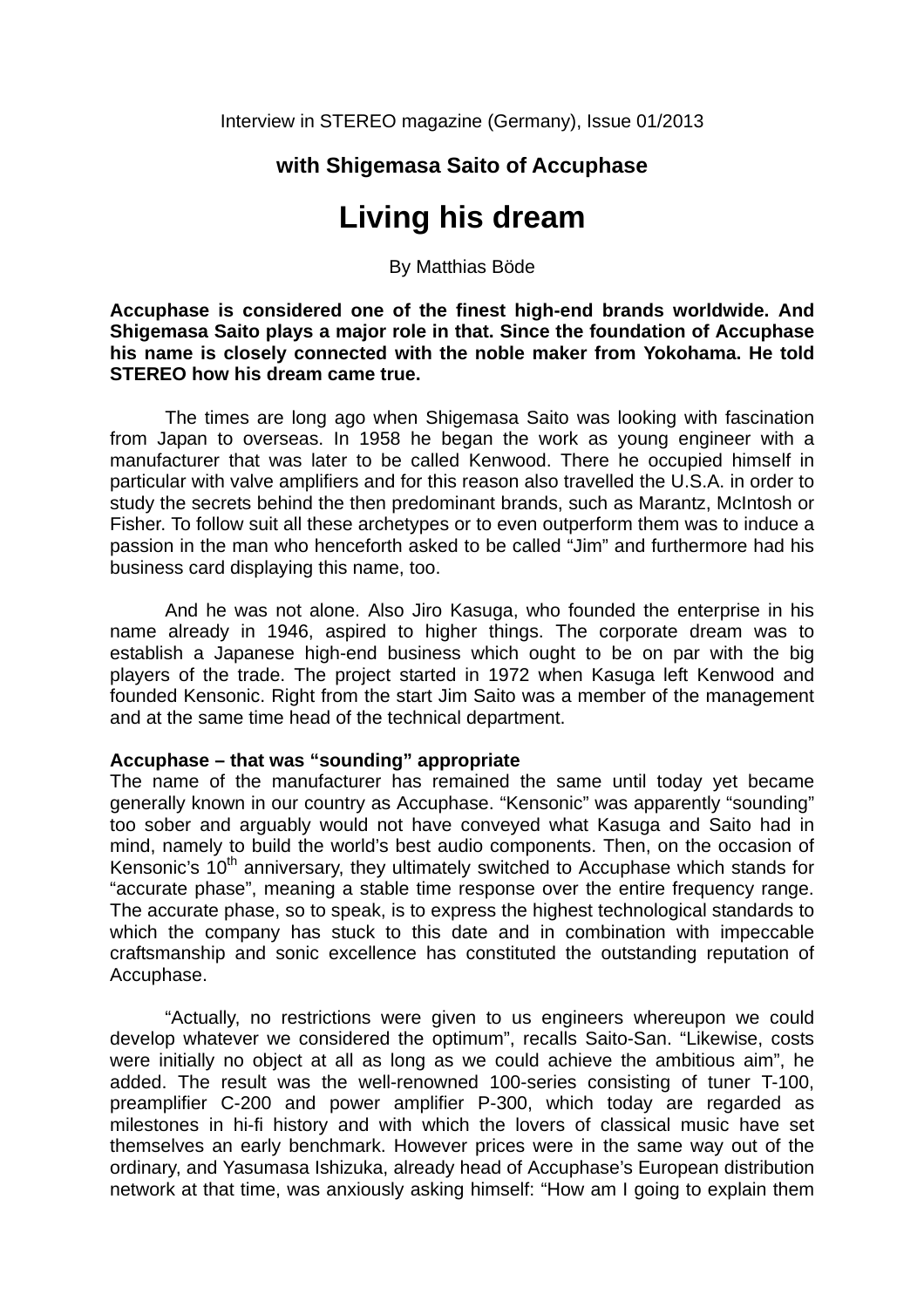to my esteemed customers?"

Nevertheless, those customers living in the quality-minded country of Bosch, Leica or Mercedes have all understood and eventually well received the high-end concept behind Accuphase. For instance, they appreciated that a volume knob is still turning as smooth as the famed spoon in the honey pot even after many years of operation. Or to perceive the almost erotic click of a relay which was coming along with many functions in the components from Yokohama.

You get what you pay for! Perhaps the Accuphase approach was even more "German" than everything that was made at and delivered from domestic workbenches nearly 40 years ago. The Federal Republic of Germany is indeed one of the most important export markets for Accuphase, whereby it is quite a surprise to learn that approximately 70% of the production is sold in Japan.

Certainly, one doesn't get very far if things are concentrated merely on the outside appearance. Therefore Accuphase was and still is constantly searching for the best possible technological solutions provided by bordering industries, such as communication and medical engineering, as well as the implementation of electronic components of the highest quality. Also: the Japanese were among the first to focus on the development of fully complementary circuitries, e.g. the balanced design of push-pull power amplifiers with two "hot" terminal posts.

### **Measured data in focus?**

And of course, the engineers at Accuphase have been paying great attention to details right from the beginning. Sloppy work was in no way an issue. A nice example is given by the so-called "wire wrap" method in which the bare conductor of a connection lead is wound around the solder pin on a circuit board before solder was added. By means of this elaborate work possible cold solder joints could be avoided in the long run. This may be one of the reasons why components from this maker are lasting so long. Furthermore, Accuphase puts an emphasis on the fact that even oldest devices can still be serviced and repaired.

While other hi-fi manufactures would often tend to have a lesser esteem towards measuring data or perhaps would rather consider them a by-product (which may not necessarily be a drawback), Nippon's audio industry put them into focus and at the same time extracted a part of the hi-fi fascination from these data. Harmonic distortion, signal-to-noise ratio, frequency response – they all have been perceived by the audio community in quite a different manner. Here, too, Accuphase may be regarded as the spearhead: whether in its product information or in our test lab, components made by Accuphase are generally shining with optimum values.

Whereupon Saito-San would emphasise that specifications are in no way ends in themselves but rather the result of diligent developments. After the basic design the work continues on the auditive side. For example, the sonically best transistor for a specific application can only be determined by the discriminating ear and it is simply impossible to design outstandingly sounding components on the desk and with the help of a PC. In this respect the attitude of Saito-San seems to coincide with those of other high-end luminaries.

Teamwork was and is essential for Accuphase. Although the company has ever since been putting the effort on electronic devices only, i.e. ignoring record